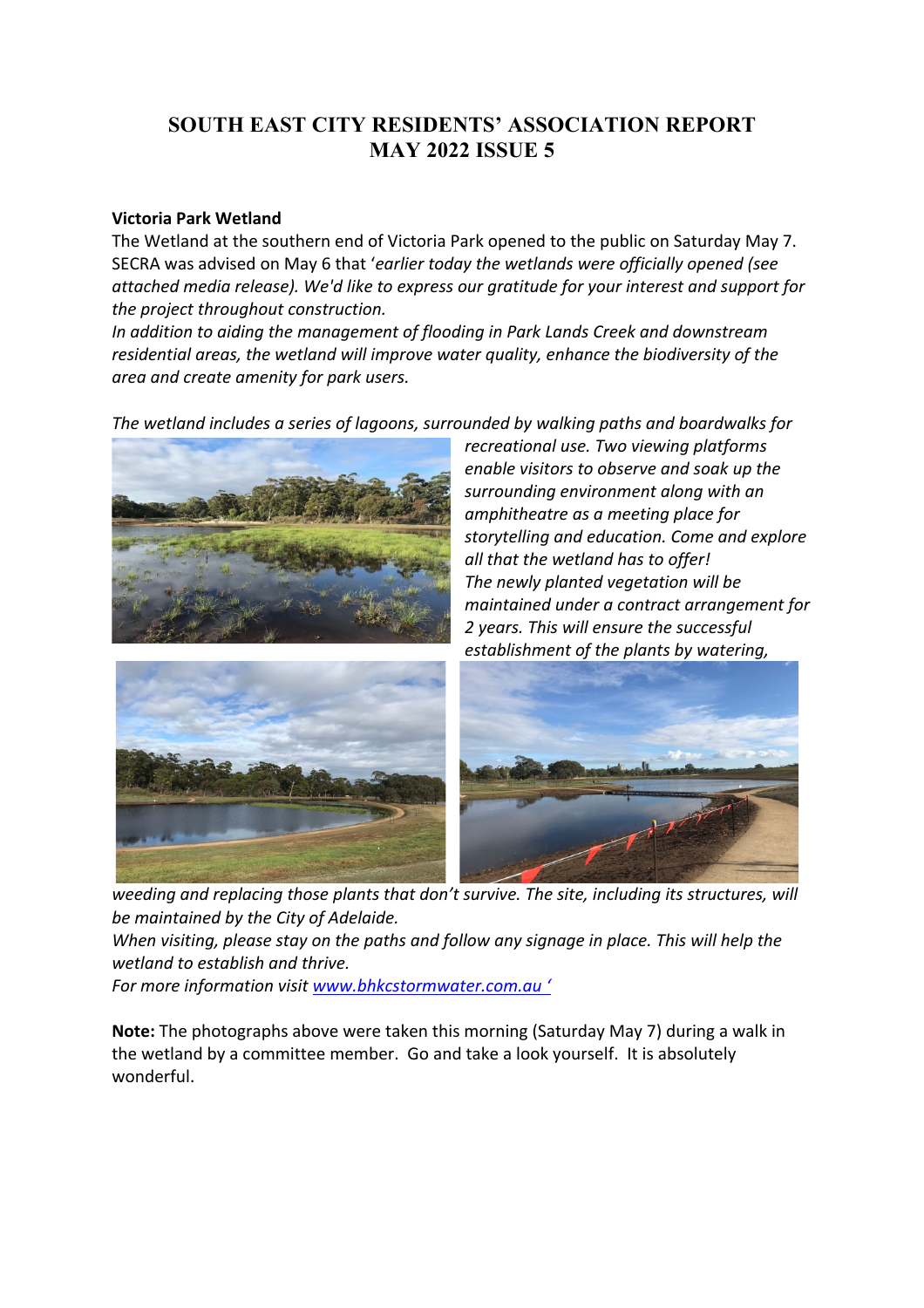## **History Month historic walks**

Emails have been received from members regarding a Historic Walk to be held in May, and which was mentioned in or last member update.

These activities are part of the History Festival, which is held in May, and we are delighted that SECRA committee member Dr Heather Nimmo is involved with these. She will be managing a self-guided Historic Hutt walk on May 18 and if you plan to attend please RSVP to Heather via secra.sa@gmail.com.

Heather is also presenting a talk on *Writing Local History* at The Box Factory.

Both are promoted in History Month Information for the City of Adelaide. You can find out more at: https://festival.history.sa.gov.au

# **A Guided tour of Victoria Park will be held by the Adelaide Park Lands Association on Sunday 15 May at 2pm. Meet at the corner of Halifax Street and East Terrace.**

Description: A two-hour guided tour of the treasured community open spaces, heritage, and woodlands in this eastern expanse of the Adelaide Park Lands.

## **About this event**

Join Park Ambassador Rose Wight OAM and Doug Mc Evoy AM for an exploratory walk around one of the most historic parts of the Adelaide Park Lands. Learn about its horseracing and motor racing history as well as its surprising ongoing role in providing rare habitat for an endangered butterfly. See the exercise track, construction progress on the new wetlands, and the open woodlands. Bring the kids! Dogs on leads are also most welcome. Wear sturdy shoes for a walk of about 2 hours duration.

There is a small charge for the walk and you can enrol at

https://www.eventbrite.com.au/e/guided-walk-through-victoria-park-pakapakanthi-park-16-tickets-220577763027.



Immediate Past Chair conducting a previous APA Guided Walk through Victoria Park

### **The new SECRA website**

SECRA member Peter Davis has been working with committee members Elizabeth Rushbrook and Anne Ballard to develop a new and updated website. More news soon!

### **SECRA Membership**